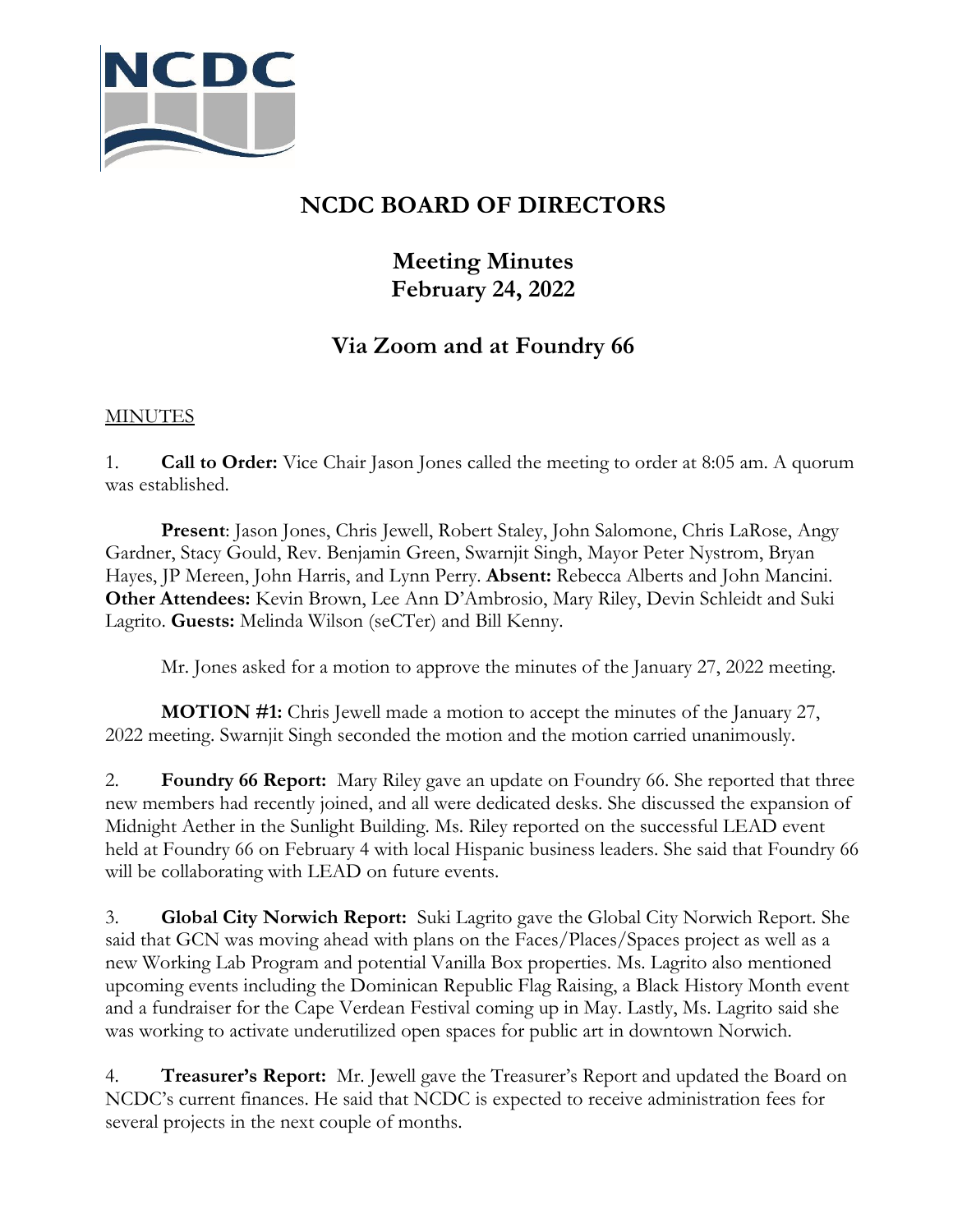5. **President's Report:** Kevin Brown gave a quick refresh on the top priorities discussed at the February meeting. He reported that an RFP was recently posted for a general contractor to work with NCDC and assist with the projects approved for the NRP grants. He discussed the application process and that NCDC will most likely have more applicants than funds. NCDC has received three completed applications to date. By mid-May he should have an idea of how much additional funding from the City may be needed. Members of the Board asked questions about the criteria in the application for the NRP grants.

Mr. Brown gave a quick update on the development of the Business Park North. He discussed the Build Back Better Regional Grant application in conjunction with seCTer and the upcoming RAISE grant that he and Henry Resnikoff will be working on with two grant writers (consultants) familiar with the RAISE grants.

Next Mr. Brown discussed the current cannabis climate in CT. He noted that the CT licensing process is very complex and he is receiving several calls a day from multi-state operators. At the moment they are only interested in whether Norwich is zoned and about the utilities. He anticipates the City Council to vote on a resolution for a set of zoning ordinances next month. Stacy Gould noted that there will be a public hearing on April 4th regarding a the cannabis industry in Norwich. Mr. Brown confirmed that a second NCDC cannabis event would be held at the Cabaret Theater at Mohegan Sun on Thursday, March 10 from 6:00-10:00 pm. The event would address the technical issues around licensing, etc. NPU agreed to be a sponsor for the event and Mr. Brown thanked Mr. LaRose for NPU's support.

The Board discussed current and future developments and their potential impact on Norwich Public Utilities. Mr. LaRose assured the members that NPU has the capacity to meet the current demands and any future demands required by one or more cannabis growing facilities.

Mr. Brown gave an update on NCDC's Priorities of Work which he presented at the January 27 meeting. He noted that he and Mark Block have been working on the DECD grant for the Ponemah Mill Phase II development. Mr. Brown gave a brief update on NCDC's current lease and CAM expenses. He is working on an amendment to the current lease that will include a flat rate for CAM expenses in line with the current market rate. Lastly, Mr. Brown is working on a draft 2022-2023 budget proposal for NCDC.

6. Mr. Jones asked for a motion to enter into Executive Session.

**MOTION #2:** Mayor Nystrom made a motion to enter into Executive Session. Stacy Gould seconded the motion and the motion carried unanimously at 9:03 am.

7. Jason Jones asked for a motion to exit Executive Session.

**MOTION #3:** Stacy Gould made a motion to exit Executive Session. Chris Jewell seconded the motion and the motion carried unanimously at 9:08 am. No votes were taken.